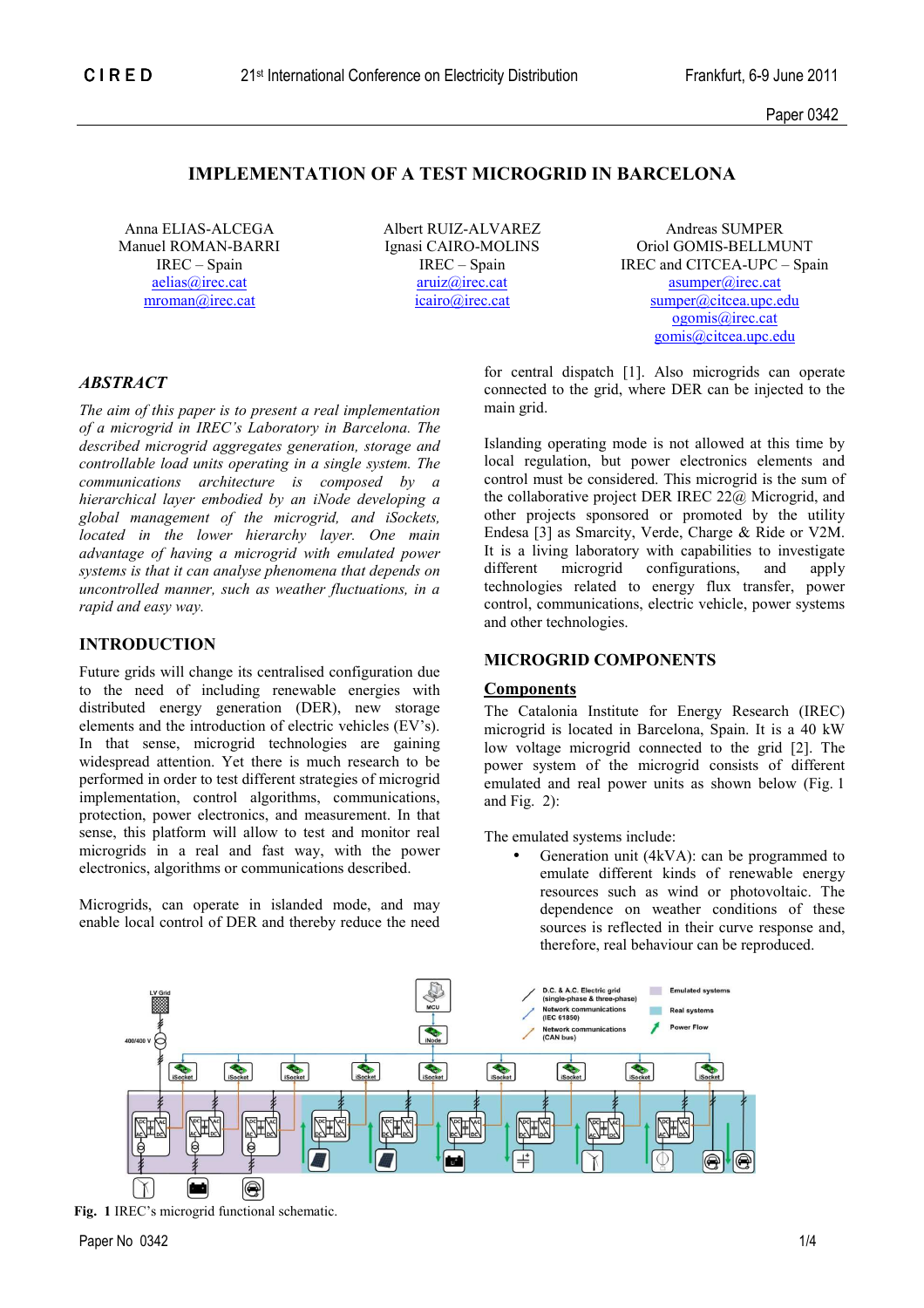Paper 0342



**Fig. 2** Four cabinets of the microgrid.

- Energy storage unit (4kVA): this unit can be programmed with the charging profile of different battery technologies.
- Load unit (4kVA): this last unit can emulate the<br>real behaviour of different types of real behaviour of different types of consumptions: sensitive-loads and/or non sensitive-loads, as well as the charging of an electric vehicle.

The real systems include:

- Urban wind turbine power generator (2 x 1 kVA). In order to study the performance of different technologies, both a horizontal and vertical axis microwindmills are installed.
- Photovoltaic generator (2 x 2.5 kW). As with wind power, two different kind of photovoltaic panels are installed; monocrystalline and polycrystalline.
- Lithium-ion battery storage  $(5 \text{ kW})$ . The energy supplied by the battery should be enough to support critical loads for at least two hours.
- Ultracapacitors storage  $(5 \text{ kW})$ . These elements are suited for discharging large amounts of energy during short periods of time to cover peaks in demand and, furthermore, they can go through up to hundreds charge/discharge cycles.
- PEV slow charger (2 x 3.6 kW). Commercial chargers for plug-in electric vehicles.

# **Emulated generators and consumptions**

The emulation is performed via hardware. Each three phase hardware emulated unit is composed of two linefrequency phase-controlled AC/DC converters in backto-back configuration. The converters may behave as active inverters or as active rectifiers.

Emulation is performed in terms of active power injected to the grid or consumed from it. It has been considered that a node behaves as a generator (Fig 4.a) when active power flows from the AC side to the DC bus of the lower converter (from now referred as "Emulator"), then from the DC bus to the AC side of the upper converter (from



**Fig. 3** Converters used in back-to-back configuration.

now referred as "Active Front End", AFE) and finally it returns to the grid. On the other hand, it behaves as a consumption when active power flows from the AFE to the Emulator, and then it returns to the grid (Fig 4.b).

The Emulator controls the maximum active power across the DC at any time. This maximum value is time variable and depends on what it is being emulated. For example, if it emulates a fully discharged storage unit, the converter does not supply power to the bus, but it may "accept" power from it (which is the equivalent to charging the storage unit). The AFE is only visible to a management system. It recieves start/stop messages, active power and reactive power reference values, and it is requested information about status and measurements. The AFE converter tries to deliver the power that it is commanded to. It continuously measures the DC bus voltage. If this voltage drops, the AFE understands that it must extract less power from the bus. On the other hand, if the voltage rapidly increases, it understands that it must inject less power to the bus [3].



**Fig. 4** (a) Generation emulation. (b) Consumption emulation.

# **Management and control units**

Basic microgrid control units are the iSocket (Intelligent Socket) located inside the power converter unit (emulator) and the iNode (Intelligent Node) located close to the Microgrid Control Unit (MCU). The microgrid is externally managed by an automation system,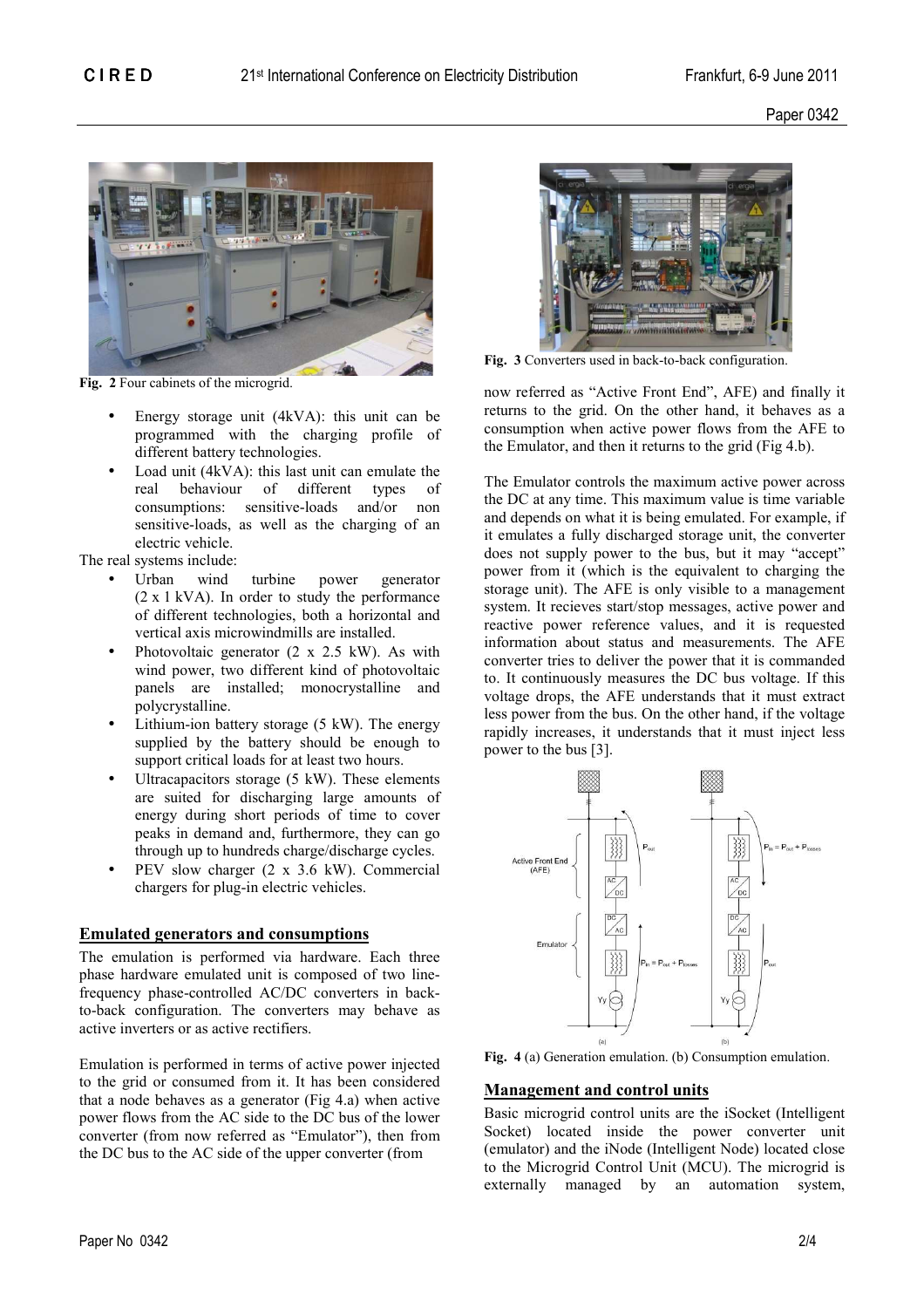guaranteeing electric security and stability, reliable power supply with optimal quality, self-healing behavior (automated maintenance and outage prevention) and some cybernetic security.

This management system is hierarchical and 3-layered. At the top layer, the Microgrid Control Unit (MCU) (see Fig. 1) manages the overall microgrid. The iNode and iSockets, which represent middle and bottom layer respectively, perform time critical tasks: power control, emergency management and logging, etc. For the time being, it has been considered that there is an iSocket for every microgrid's unit, and one single iNode (Fig. 1). The MCU is a PC running on Windows XP. The iNode and iSockets are embedded boards based on the Freescale i.MX25 processor (ARM9 family) running on Windows CE 6.0. It has also been fully tested embedded boards with Digi's UNC90 module, which is based on Atmel's T91RM9200 ARM9 microcontroller and runs on an embedded Linux (Linux kernel v2.6 for ARM9 processors).

Communications among the iNode and iSockets are according to IEC 61850 standard. Every iSocket communicates with the respective AFE via CAN.

# **IEC 61850**

In order to ease the engineering and integration effort in the design of the microgrid, IEC 61850 standard has been chosen for iNode-iSockets communications [4]. A license of SISCO's **MMS-EASE** *Lite* has been acquired, which is a source code product for embedding the IEC 61850 protocols in IEDs.

For each unit it has been identified the Logical Nodes (LNs) that represent measurements, status and other features, such as: MMXU, MMDC, ZAT, ZBTC… The main purpose of this project is not the standard exclusively, but commissioning a set of technologies. From the very start, some simplifications were considered:

- 1) Only mandatory Data elements and Data Attributes would be included.
- 2) For each unit, Logical Nodes would be grouped in one single Logical Device (LD).
- 3) Regarding IEC 61850, the iNode would behave only as client, and iSockets would behave only as servers.
- 4) The iNode "would know" each unit's Logical Nodes.
- 5) Only "Read" and "Write" MMS services would be used.

MMS-EASE *Lite* libraries are prepared to be compiled and then run on Windows, Linux and QNX. It has been necessary to make some few changes, so they can run on Windows CE as well.

## **CONTROL ALGORITHM**

The control algorithm implemented in IREC's microgrid is based on the independent control of active and reactive power [5].

Two different types of control have been implemented: centralised and distributed. In the centralised mode the iNode is in charge of the decisions and the power of one unit depends on the other's power. On the other hand in the distributed mode the iNode is a bridge between IEC 61850 and CAN and the iSocket is the element responsible for taking the decisions, in addition, the power delivered by each unit is independent of the others.

The iNode, in the centralised control, receives the information of the total active/reactive power from all the iSockets and receives the reference value  $(P^* O^*)$  from the MCU. With these parameters it calculates  $F_p$  and  $F_q$ , dimensionless parameters whose values range from -100 to  $+100$ . These are sent to the iSockets, who with these values, calculate the set value  $(P^*, Q^*)$  to send to each converter (Fig. 5).



**Fig. 5** Active and Reactive power closed-loop control.

Another input of the system is the energy price (e), which will be passed over from the iNode to the iSockets.

The iNode uses two independent PI controls to achieve its goal. Meanwhile every iSocket applies a piecewise function to obtain  $P^*$ <sub>i</sub> and  $Q^*$ <sub>j</sub> as follows (1) and (2):

$$
P_i^* = \begin{cases} P_{i\text{-max}} & \beta_{Pi} < F_P\\ P_{i\text{-min}} + \frac{P_{i\text{-max}} \cdot P_{i\text{-min}}}{\beta_{Pi} \cdot \alpha_{Pi}} (F_P \cdot \alpha_{Pi}) & \beta_{Pi} \ge F_P \ge \alpha_{Pi} \\ P_{i\text{-min}} & F_P < \alpha_{Pi} \\ Q_{i\text{-max}} & \beta_{Qi} < F_Q \end{cases} \tag{1}
$$

$$
Q_i^* = \begin{cases} Q_{i\text{-min}} + \frac{Q_{i\text{-max}} \cdot Q_{i\text{-min}}}{\beta_{Qi} \cdot \alpha_{Qi}} (F_Q \cdot \alpha_{Qi}) & \beta_{Qi} \ge F_Q \ge \alpha_{Qi} \\ Q_{i\text{-min}} & F_Q < \alpha_{Qi} \end{cases} \tag{2}
$$